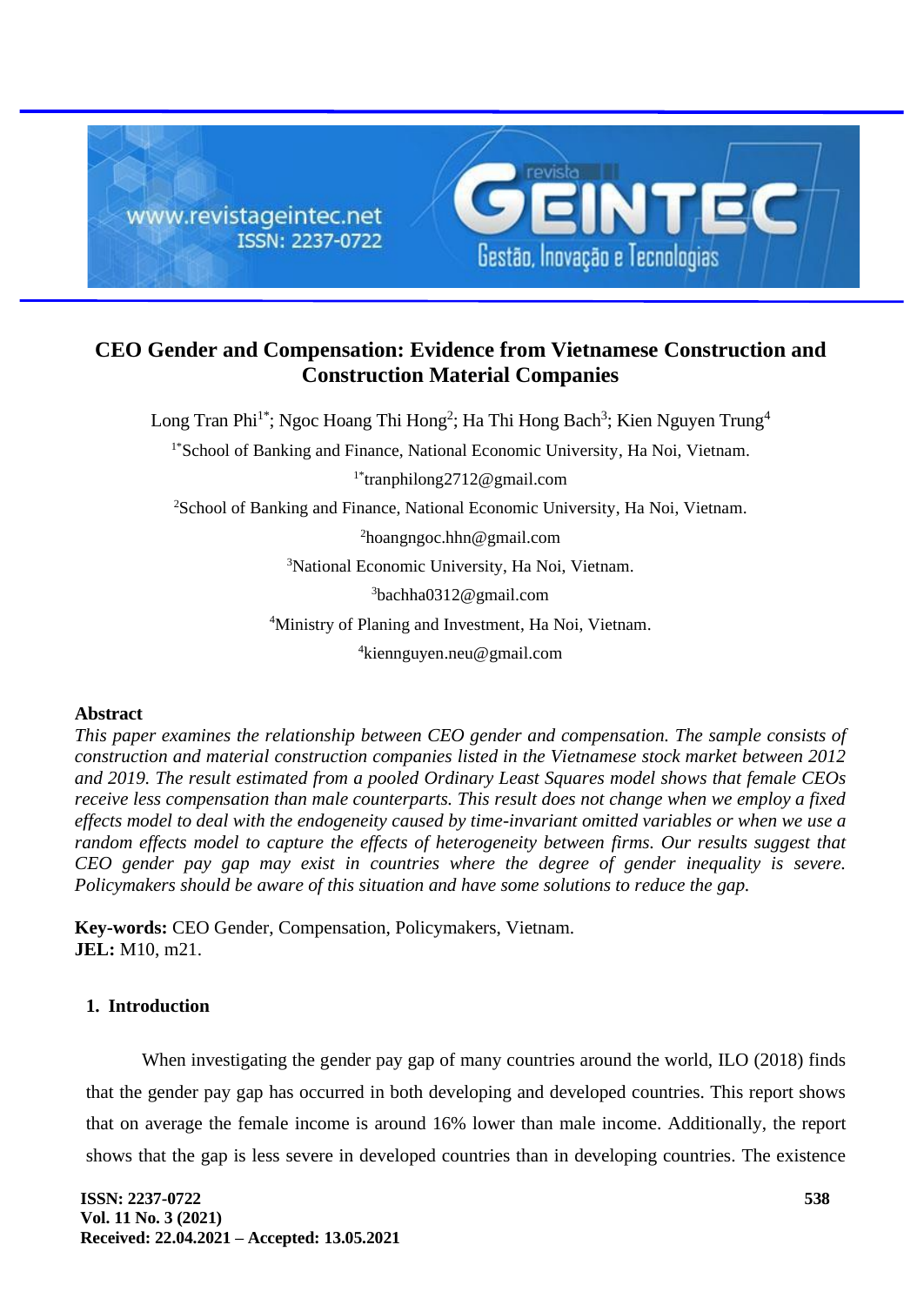of the gap is also documented in previous studies, such as Altonji and Blank (1999) and Murphy (2005). These studies find that the income of a female employee on average is approximately 23% lower than that of a male counterpart. However, the gender pay gap seems not to exist for top managers such as chief executive officers (CEOs) (e.g., Gupta et al., 2018).

The aim of this study is to investigate the relationship between CEO gender and compensation in Vietnam. Previous studies that examine this relationship are conducted in several developed countries such as the United States or the United Kingdom or in an emerging country such as China. We select Vietnam as our setting because the gender inequality in Vietnam seems to be more serious than in the other countries. For example, the Gender Inequality Index of Vietnam ranks 72/177 countries in 2018. This rank is nearly double the rank of the United States and China and is nearly triple the rank of the United Kingdom. This suggests that the results found in Vietnam might be different from those in the previous studies.

Our sample consists of 109 Vietnamese listed companies operating in the construction and material construction industry from 2012 to 2019. In our sample, approximately 95.6 percent of CEO are male. We construct a regression model where the dependent variable is the natural logarithm of CEO compensation and the independent variable is a binary variable, taking the value of 1 if the CEO is male and 0 if otherwise. Using a pooled Ordinary Least Squares (OLS) regression model, we find that female CEOs receive lower compensation than male CEOs. This result does not change when we employ alternative regression methods such as a fixed effects model or a random effects model. Overall, our study contributes to the literature on the CEO gender pay gap by providing new results for a new setting.

The remainder of this study is structured as follows. Section 2 discusses relevant prior literature. Section 3 describes the data and methodology employed in this study. Section 4 presents empirical results. Section 6 concludes.

### **2. Literature Review**

Most of the literature that addresses issues related to gender pay gap reveals that female workers tend to be paid less than male workers. ILO (2018) reports that gender pay gap exists in both developed and developing countries. According to this report, men can be paid around 16 per cent higher than women. Altonji and Blank (1999) and Murphy (2005) also show that the income of full-time female workers is approximately 23% lower than that of full-time male workers. Blau and Kahn (2017) also find similar evidence. However, they show that the gap tends to reduce over time.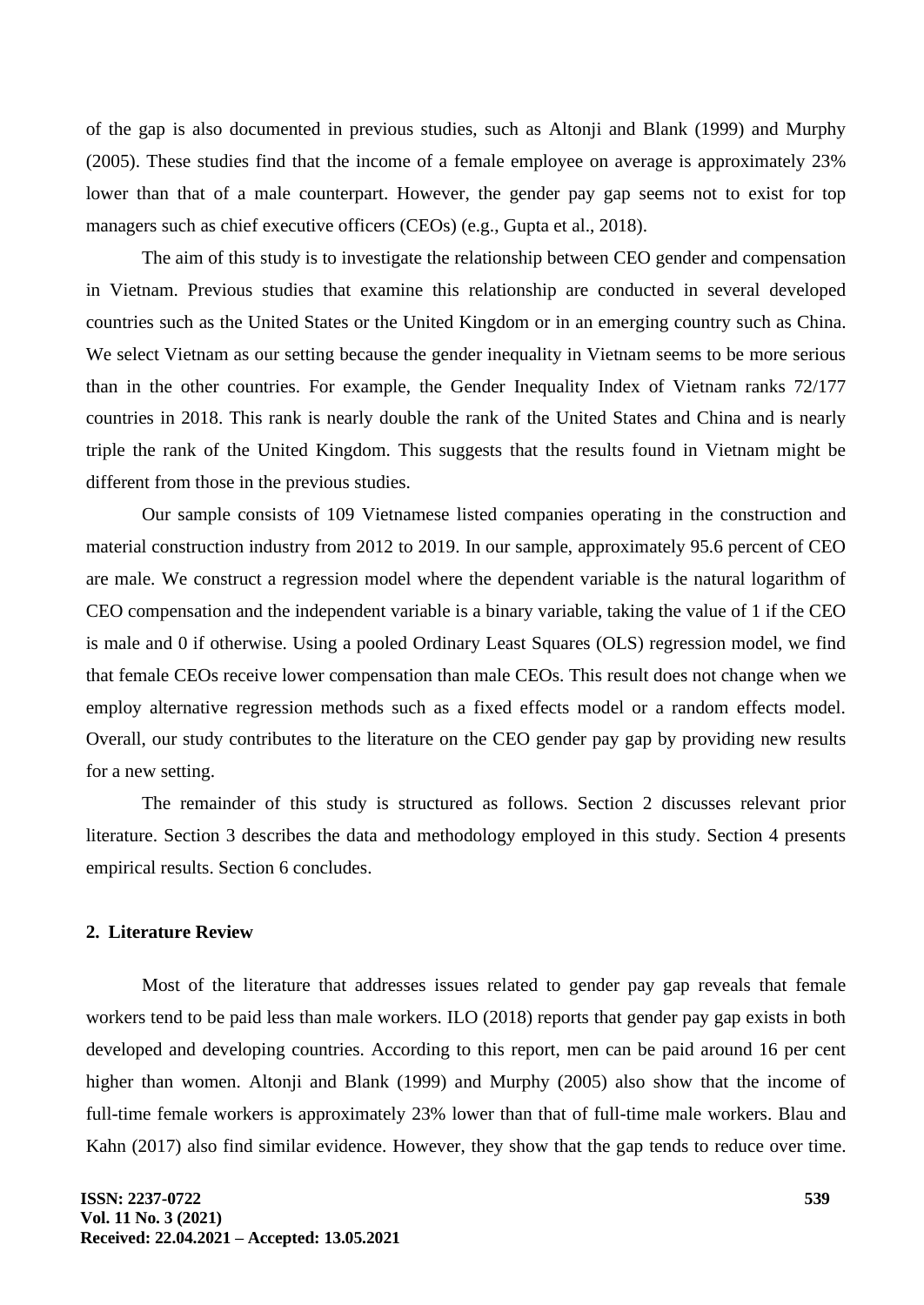Joshi et al. (2015) indicate that although the difference between the productivity of male and female workers is minimal, the compensation gap between them is substantially large.

However, the gender pay gap seems not to exist for top managers such as CEOs. Several studies do not find any relationship between CEO gender and compensation. For example, Jordan et al. (2007) investigate the CEO gender pay gap using a sample consisting of 100 companies listed in Fortune 100 between 2001 and 2003. Their results show that there is no difference in mean and median of the compensation between male and female CEOs. Bugeja et al. (2012) also find similar results when studying the gender pay gap between the male and female CEOs of 291 companies listed in the US during the period from 1998 to 2010. Using a sample including companies listed in the UK, Geiler and Renneboog (2015) also indicate that there is no gender discrimination in terms of CEO compensation in this country. Beside, Huy, D.T.N (2015) also mentioned roles of CEO and board in corporate governance.

Some studies even find that female CEOs earn higher compensation than male CEOs. For instance, Adams et al. (2007) examine the CEO gender pay gap of 1500 companies listed in the United States from 1992 to 2004. They find that before becoming CEO, women have lower compensation than men. However, after becoming CEO, the former have higher compensation than the latter. Bertrand and Hallock (2001) also find similar evidence. Their results indicate that female CEOs have higher compensation than male CEOs. By contrast, several studies report that female CEOs are under-compensated compared with male CEOs. For example, Lam et al. (2013) investigate the association between the CEO gender and compensation of companies listed in China. Their results show that the compensation of female CEOs is statistically lower than one of male CEOs.

Overall, previous studies provide mixed evidence about the relationship between CEO gender and compensation. This may be because they use different settings. In this paper, we use a new setting consisting of Vietnamese listed companies. The gender inequality in Vietnam seems to be more severe than in the other countries. The Gender Inequality Index of Vietnam ranks 72/177 countries in 2018, which is nearly double the rank of the United States and China and is nearly triple the rank of the United Kingdom. As a result, we predict that female CEOs might have a lower level of compensation than male CEOs. We develop the following hypothesis:

Hypothesis 1: Female CEOs have lower compensation than male CEOs.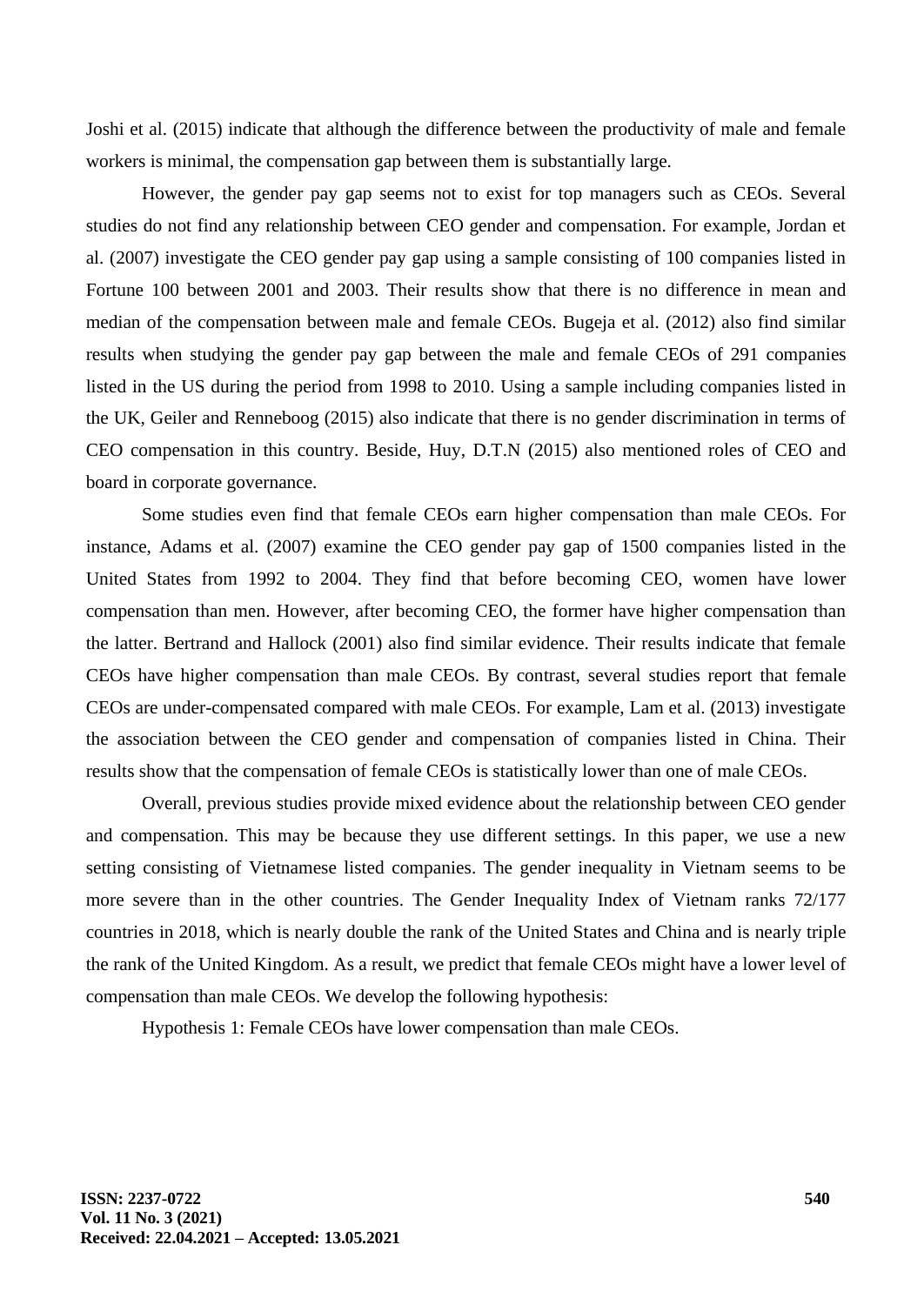#### **3. Data and Methodology**

Our sample includes 109 Vietnamese listed companies operating in the construction and material construction industry during the period from 2012 to 2019. We collect the information about CEO gender and compensation from the companies' annual statements. We source the companies' financial data from FiinPro Database.

To investigate the relationship between CEO gender and compensation, we follow the previous studies (i.e., Bugeja et al., 2012) and employ the following regression model:

 $Ln(Compensation)_{it} = f(CEO_Gender_{it}, Control_{it})$  (1)

where i and t index company i and year t, respectively. The dependent variable of model (1) is Ln(Compensation), which is calculated as the natural logarithm of total CEO compensation. The independent variable is CEO\_Gender, which is a dummy variable taking the value of 1 if the CEO is male and 0 otherwise. We employ four control variables in model (1). The first control variable is Leverage, measured as the total debt over total assets. The second control variable is Size, computed as the natural logarithm of total assets. The next control variable is EBIT\_Assets, calculated as the ratio of earnings before interest and taxes over total assets. The final control variable is Cash\_Ratio, which is the ratio of cash and cash over total assets. The definition of these variables is provided in Table 1.

| <b>Variable</b>    | <b>Definition</b>                                                 |
|--------------------|-------------------------------------------------------------------|
| Ln(Compensation)   | The natural logarithm of CEO compensation.                        |
| CEO Gender         | Binary variable, taking the value of 1 if the CEO of a company is |
|                    | male and 0 otherwise.                                             |
| Leverage           | The ratio of total debt over total assets.                        |
| Size               | The natural logarithm of total assets.                            |
| <b>EBIT_Assets</b> | The ratio of EBIT over total assets.                              |
| Cash Ratio         | The ratio of cash over total assets.                              |

Table 1 - Variable definition *This table presents the definition of variables used in this study.*

Table 2 provides summary statistics of all variables employed in this study. As can be seen from this table, around 96 per cent of CEOs in our sample are male. The average of Ln(Compensation) is approximately 19.097 with the standard deviation of 1.279. The summary statistics of control variables are also reported in this table.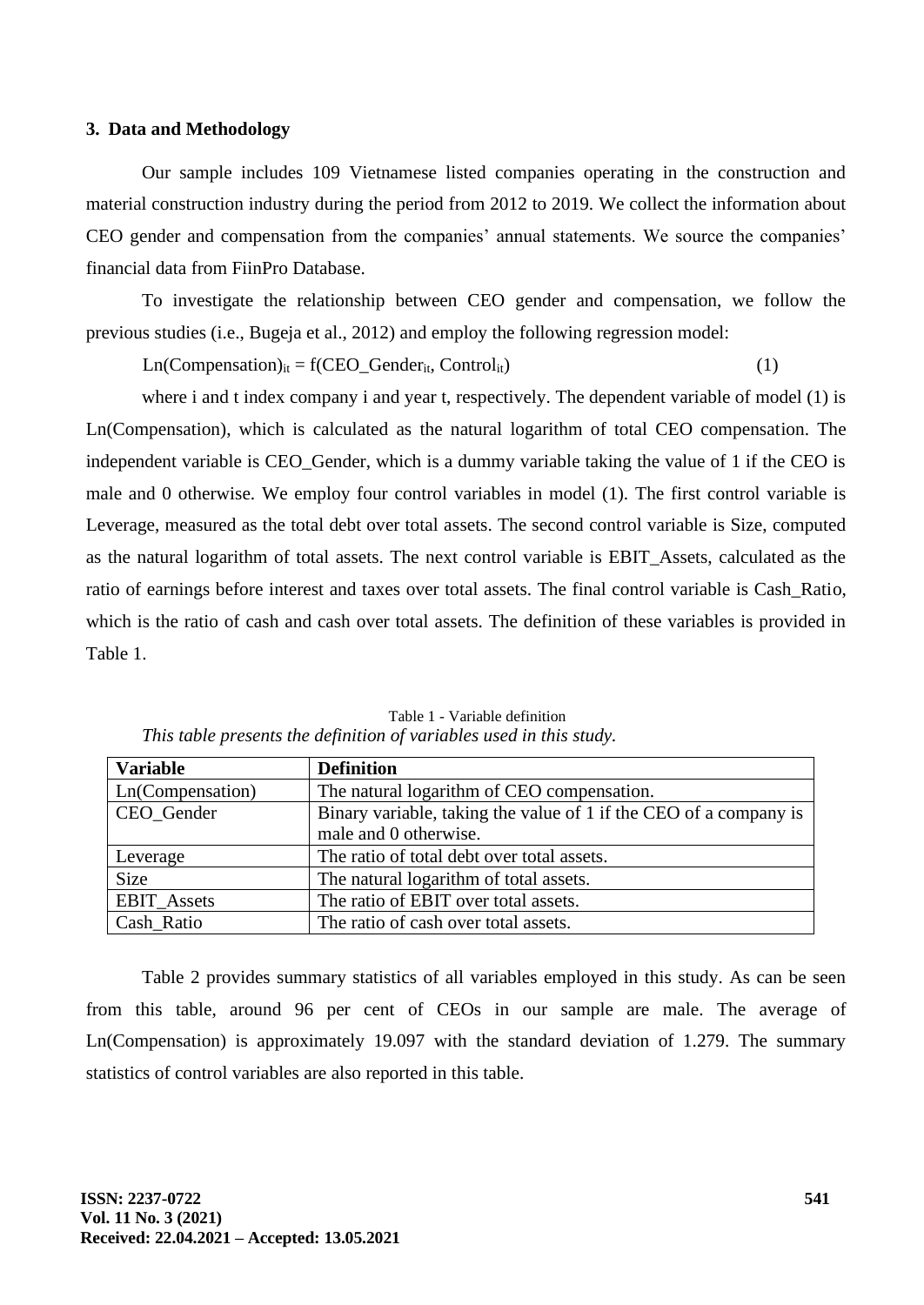### Table 2 - Summary statistics

*This table presents the summary statistics of variables used in this study. The definition of the* 

### **Variable Observations Mean Standard deviation Minimum Maximum** CEO Gender 675 0.956 0.206 0.000 1.000 Ln(Compensation) 675 19.097 1.279 16.525 22.050 Leverage 675 0.588 0.211 0.073 0.923 Size | 675 | 27.132 | 1.363 | 24.358 | 30.631 EBIT\_Assets | 675 | 0.062 | 0.073 | -0.143 | 0.363 Cash Ratio 675 0.050 0.060 0.001 0.358

*variables is provided in Table 1. All variables are winsorized at the 1st and 99th percentile.* 

Table 3 reports the correlation matrix of all variables employed in this study. The results show that the correlation coefficients of the variables are all lower than 0.7. This suggests that model (1) does not have multi-collinearity problems.

#### Table 3 - Correlation matrix

*This table presents the correlation matrix of variables used in this study. The definition of the variables is provided in Table 1. All variables are winsorized at the 1st and 99th percentile.*

|                        |          | 2)       | (3)      | (4)      | (5)   | (6)  |
|------------------------|----------|----------|----------|----------|-------|------|
| $(1)$ Ln(Compensation) | 1.000    |          |          |          |       |      |
| (2) CEO_Gender         | 0.231    | 1.000    |          |          |       |      |
| (3) Leverage           | $-0.074$ | $-0.095$ | 1.000    |          |       |      |
| $(4)$ Size             | $-0.059$ | 0.028    | 0.389    | 1.000    |       |      |
| $(5)$ EBIT_Assets      | 0.066    | 0.025    | $-0.439$ | $-0.028$ | 1.000 |      |
| (6) Cash Ratio         | 0.013    | 0.018    | $-0.192$ | $-0.155$ | 0.065 | .000 |

To ensure that our model does not have multi-collinearity problems, we also perform the analysis of the variance inflation factor of variables used in this study. The results are presented in Table 4 and show that the variance inflation factor of all variables is lower than 10. This confirms that model (1) does not have multi-collinearity problems.

#### Table 4 - Variance inflation factor

*This table presents the variance inflation factor of variables used in this study. The definition of the variables is provided in Table 1. All variables are winsorized at the 1st and 99th percentile.*

| <b>Variable</b>    | <b>Variance inflation factor</b> |
|--------------------|----------------------------------|
| CEO Gender         | 1.02                             |
| Leverage           | 1.55                             |
| <b>Size</b>        | 1.23                             |
| <b>EBIT</b> Assets | 1.28                             |
| Cash Ratio         |                                  |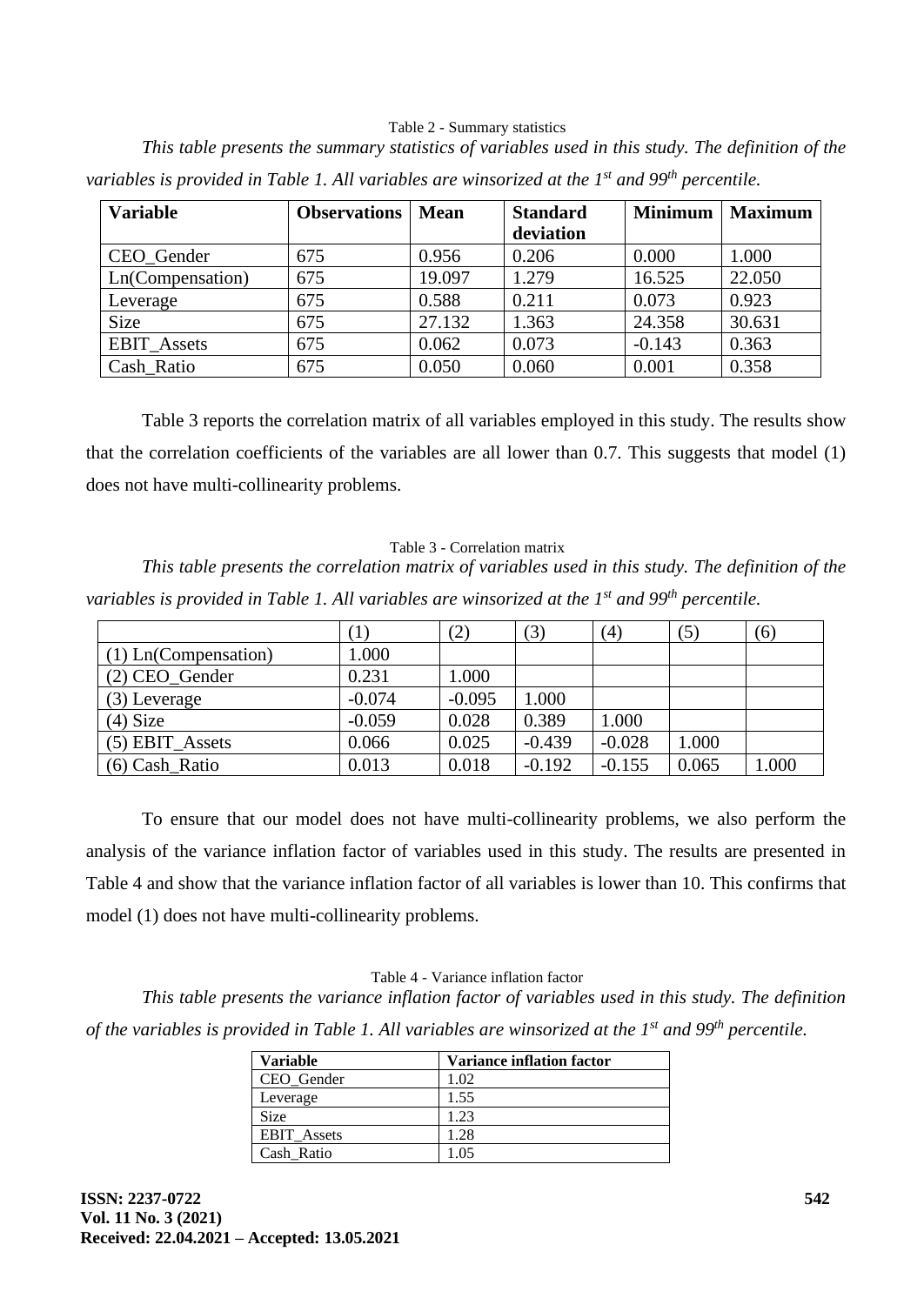### **4. Empirical Results**

Table 5 shows the regression results of model (1) using a pooled OLS model. The result shows that the coefficient on CEO Gender is positive and significant at the 1 per cent level. This suggests that male CEOs have higher compensation than female CEOs. This result supports our hypothesis 1 and is consistent with the finding of Lam et al. (2013). The advantage of using a pooled OLS model is that the estimation is easy. However, results estimated from a pooled OLS model may be biased if firms in our sample are not homogenous.

### Table 5 - Multivariate results - Baseline regression

*This table presents the pooled OLS regression results of the relationship between CEO gender and compensation. The sample includes 109 construction and material construction companies listed in the Vietnamese stock market from 2012 to 2019. The dependent variable is the natural logarithm of CEO compensation. The definition of variables is provided in Table 1. All variables are winsorized at the 1st and 99th percentile. The standard errors are adjusted for heteroskedasticity and clustered at the firm level. \*\*\*, \*\*, and \* indicate significance at the 1%, 5%, and 10% level.* 

|                    | Dependent variable: Ln(Compensation) |
|--------------------|--------------------------------------|
| <b>VARIABLES</b>   | (1)                                  |
|                    |                                      |
| CEO_Gender         | $1.433***$                           |
|                    | (0.253)                              |
| Leverage           | $-0.014$                             |
|                    | (0.608)                              |
| <b>Size</b>        | $-0.060$                             |
|                    | (0.078)                              |
| <b>EBIT_Assets</b> | 1.018                                |
|                    | (1.395)                              |
| Cash_Ratio         | $-0.122$                             |
|                    | (1.276)                              |
| Constant           | 19.311***                            |
|                    | (1.985)                              |
|                    |                                      |
| Observations       | 675                                  |
| R-squared          | 0.061                                |

To control the heterogeneity of firms in our sample, we will employ fixed effects and random effects models to regress model (1). Using a fixed effects model can control the biased caused by time-invariant omitted variables. Using a random effects model can help increase the efficiency of the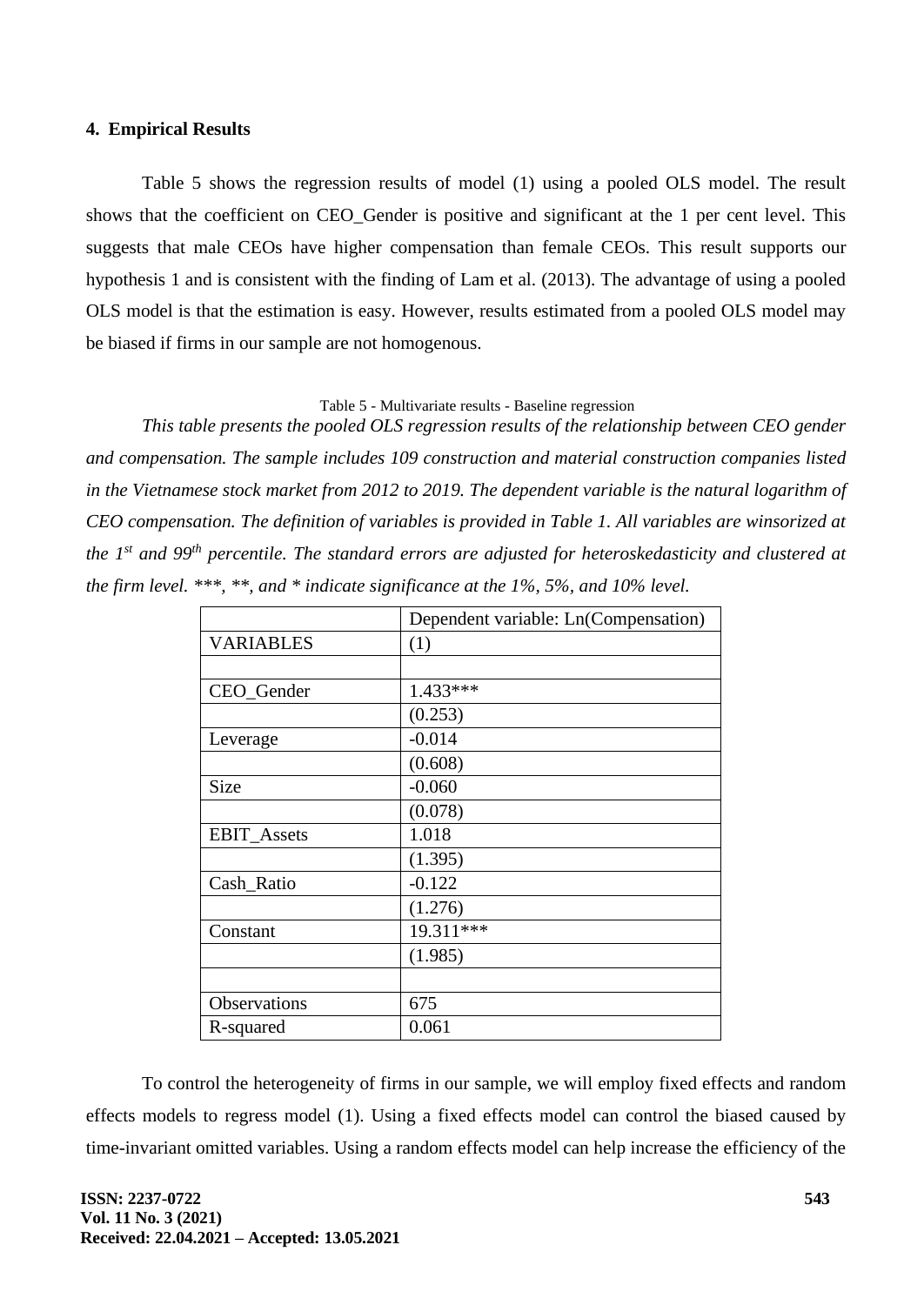estimation by capturing the heterogeneity between firms. The results are provided in Table 6. In columns 1 and 2, the results are estimated from fixed effects mand random effects models, respectively. The results in the two columns show that the coefficient estimated on CEO\_Gender is positive and significant at the 10 per cent level in column 1 and the 5 per cent level in column 2. These results support our finding that male CEOs have higher compensation than female CEOs.

### Table 6 - Robustness test - Fixed effects and random effects models

*This table presents the fixed effects and random effects regression results of the relationship between CEO gender and compensation. The sample includes 109 construction and material construction companies listed in the Vietnamese stock market from 2012 to 2019. The dependent variable is the natural logarithm of CEO compensation. The definition of variables is provided in Table 1. In columns 1 and 2, the results are estimated from fixed effects and random effects model, respectively. All variables are winsorized at the 1st and 99th percentile. The standard errors are adjusted for heteroskedasticity and clustered at the firm level. \*\*\*, \*\*, and \* indicate significance at the 1%, 5%, and 10% level.* 

|                    | Dependent variable: Ln(Compensation) |           |  |
|--------------------|--------------------------------------|-----------|--|
|                    | FE model                             | RE model  |  |
| <b>VARIABLES</b>   | (1)                                  | (2)       |  |
|                    |                                      |           |  |
| CEO_Gender         | $0.641*$                             | $0.714**$ |  |
|                    | (0.362)                              | (0.336)   |  |
| Leverage           | $-0.585**$                           | $-0.516*$ |  |
|                    | (0.294)                              | (0.271)   |  |
| Size               | $0.216**$                            | $0.166**$ |  |
|                    | (0.106)                              | (0.081)   |  |
| <b>EBIT_Assets</b> | $-0.622$                             | $-0.493$  |  |
|                    | (0.623)                              | (0.599)   |  |
| Cash Ratio         | $-0.360$                             | $-0.417$  |  |
|                    | (0.519)                              | (0.483)   |  |
| Constant           | 13.019***                            | 14.227*** |  |
|                    | (2.800)                              | (2.146)   |  |
|                    |                                      |           |  |
| Observations       | 675                                  | 675       |  |
| R-squared          | 0.053                                | 0.052     |  |

With regard to control variables, we find two control variables that impact CEO compensation significantly. The first one is firm leverage. The coefficient on Leverage is significantly negative in both two columns of Table 6, suggesting that an increase in leverage can reduce CEO compensation.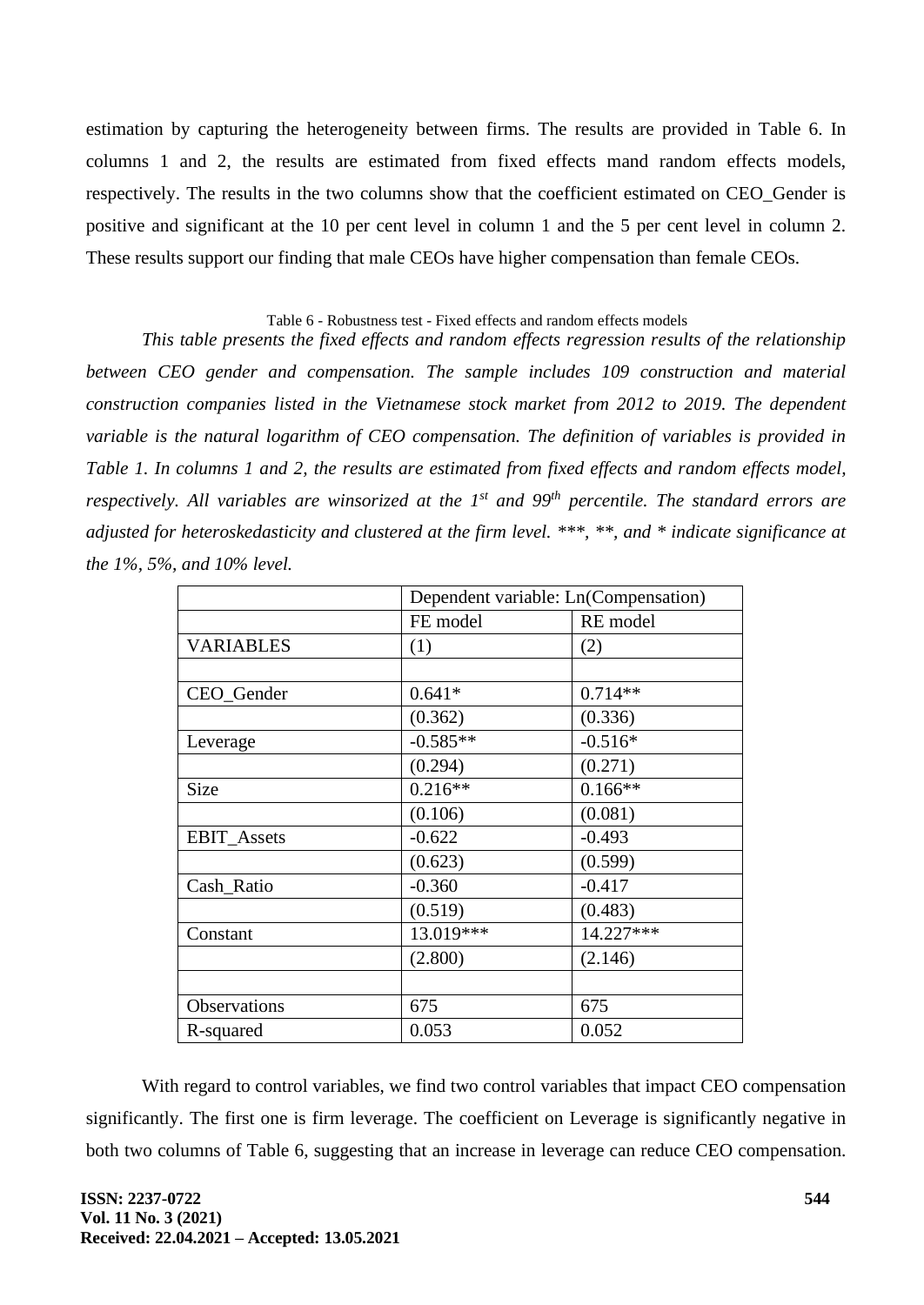This may be because companies with high leverage will be monitored by the debtholders strictly and thus they cannot pay the CEO a high level of compensation. The second control variable that impacts CEO compensation significantly is firm size. We find a positive and significant coefficient of firm size variable. This implies that the CEO of large firms can enjoy a high level of compensation.

### **5. Conclusion**

The aim of this study is to investigate the relationship between CEO gender and compensation. Our sample consists of 109 construction and material construction companies listed in the Vietnamese stock market from 2012 to 2019. Using a pooled OLS model, we find that female CEOs receive lower compensation than male counterparts. The result is robust when we employ fixed effects and random effects models.

Our result suggests that the CEO gender pay gap may exist in countries where the level of gender inequality is severe. Given that companies managed by female CEOs may have higher performance and lower risk than those managed by male CEOs (e.g, Faccio et al., 2016; Khan and Vieito, 2013), the lower compensation of female CEOs seems to be unreasonable. Policymakers should be aware of this situation and have some solutions to reduce the gap. Although we attempt to use a totally new setting in an emerging country where the degree of gender inequality is high, our sample is rather small. Future research on the association between CEO gender and compensation can investigate this relationship using a larger sample including companies in many industries.

### **Acknowledgement**

Thank you editors, friends and Mr Huy (dtnhuy2010@gmail.com) to support this publishing.

### **References**

Adams, S. M., Gupta, A., Haughton, D. M., and Leeth, J. D. (2007). Gender differences in CEO compensation: Evidence from the USA. *Women in Management Review*, 22(3), 208-224.

Altonji, J.G. and Blank, R.M., 1999. Race and gender in the labor market. *Handbook of Labor Economics*, 3, pp. 3143-259.

Bertrand, M., and Hallock, K. F. (2001). The gender gap in top corporate jobs. *Industrial and Labor Relations Review*, 55(1), pp.3-21.

Blau, F. D., and Kahn, L. M. (2017). The gender wage gap: Extend, trends, and explanations. *Journal of Economic Literature*, 55(3), pp.789–835.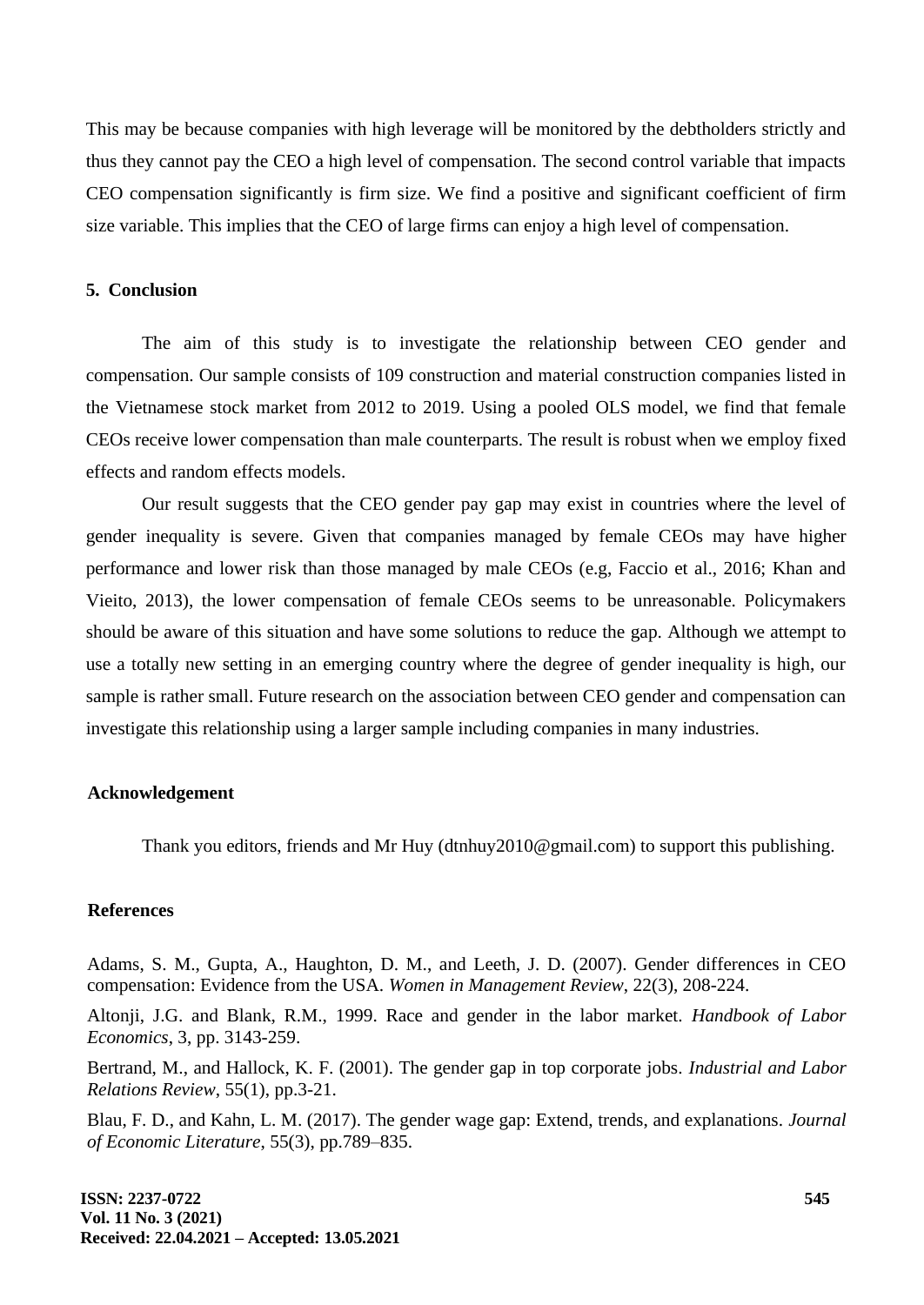Bugeja, M., Matolcsy, Z.P. and Spiropoulos, H., 2012. Is there a gender gap in CEO compensation?. Journal *of Corporate Finance*, 18(4), pp.849-859.

Dinh Tran Ngoc Huy, & Nguyen Thi Hang. (2021). Factors that affect stock price and Beta CAPM of Vietnam banks and enhancing Management Information System - Case of Asia Commercial Bank, *Revista Geintec-Gestao Innovacao e Technologias,* 11(2).

Huy, Dinh T.N., (2012), Estimating Beta of Viet Nam listed construction companies groups during the crisis, *Journal of Integration and Development, 15(1).*

Hang, N.T., Tinh, D.T., Huy, D.T.N., & Nhung, P.T.H. (2021). Educating and training labor force Under Covid 19; Impacts to Meet Market Demand in Vietnam during Globalization and Integration Era, *Journal for Educators, Teachers and Trainers,* 12(1). DOI: 10.47750/jett.2021.12.01.023

Hang, N.T., Huy, D.T.N., Ha, L.T., & Nhung, D.H. (2021). Better Risk Management of Banks and Sustainability - A Case Study in Vietnam, *Revista Geintec-Gestao Innovacao e Technologias,* 11(2).

Huy, D. T.N., Loan, B. T., and Anh, P. T. (2020). 'Impact of selected factors on stock price: a case study of Vietcombank in Vietnam', *Entrepreneurship and Sustainability Issues, vol.7, no.4,* pp. 2715-2730. [https://doi.org/10.9770/jesi.2020.7.4\(10\)](https://doi.org/10.9770/jesi.2020.7.4(10))

Huy, D. T.N., Dat, P. M., Và Anh, P. T. (2020). 'Building and econometric model of selected factors' impact on stock price: a case study', *Journal of Security and Sustainability Issues, vol.9*(M), pp. 77-93. [https://doi.org/10.9770/jssi.2020.9.M\(7\)](https://doi.org/10.9770/jssi.2020.9.M(7))

Huy D.T.N., Nhan V.K., Bich N.T.N., Hong N.T.P., Chung N.T., Huy P.Q. (2021). 'Impacts of Internal and External Macroeconomic Factors on Firm Stock Price in an Expansion Econometric model—A Case in Vietnam Real Estate Industry', *Data Science for Financial Econometrics-Studies in Computational Intelligence*, vol.898, Springer.

[http://doi-org-443.webvpn.fjmu.edu.cn/10.1007/978-3-030-48853-6\\_14](http://doi-org-443.webvpn.fjmu.edu.cn/10.1007/978-3-030-48853-6_14)

Huy, Dinh T.N., (2012), Estimating Beta of Viet Nam listed construction companies groups during the crisis, *Journal of Integration and Development, 15(1).*

Huy,D.T.N. (2015). The Critical Analysis of Limited South Asian Corporate Governance Standards After Financial Crisis, *International Journal for Quality Research,* 9(4).

Elsaid, E. and Ursel, N.D., 2011. CEO succession, gender and risk taking. *Gender in Management: An International Journal*, 26(7), pp.499-512.

Faccio, M., Marchica, M.T. and Mura, R., 2016. CEO gender, corporate risk-taking, and the efficiency of capital allocation. *Journal of Corporate Finance*, 39, pp.193-209.

Geiler, P., and Renneboog, L. (2015). Are female top managers really paid less? *Journal of Corporate Finance*, 35, pp.345-369.

Gupta, V.K., Mortal, S.C. and Guo, X., 2018. Revisiting the gender gap in CEO compensation: Replication and extension of Hill, Upadhyay, and Beekun's (2015) work on CEO gender pay gap. *Strategic Management Journal*, 39(7), pp.2036-2050.

ILO, 2018. Global Wage Report 2018/19: What lies behind gender pay gaps. *International Labour Office*.

[https://www.ilo.org/wcmsp5/groups/public/---dgreports/---dcomm/---publ/documents/publication/wc](https://www.ilo.org/wcmsp5/groups/public/---dgreports/---dcomm/---publ/documents/publication/wcms_650553.pdf) [ms\\_650553.pdf](https://www.ilo.org/wcmsp5/groups/public/---dgreports/---dcomm/---publ/documents/publication/wcms_650553.pdf)

Joshi, A., Son, J., and Roh, H. (2015). When can women close the gap? A meta-analytic test of sex differences in performance and rewards. *Academy of Management Journal*, 58(5), pp.1516-1545.